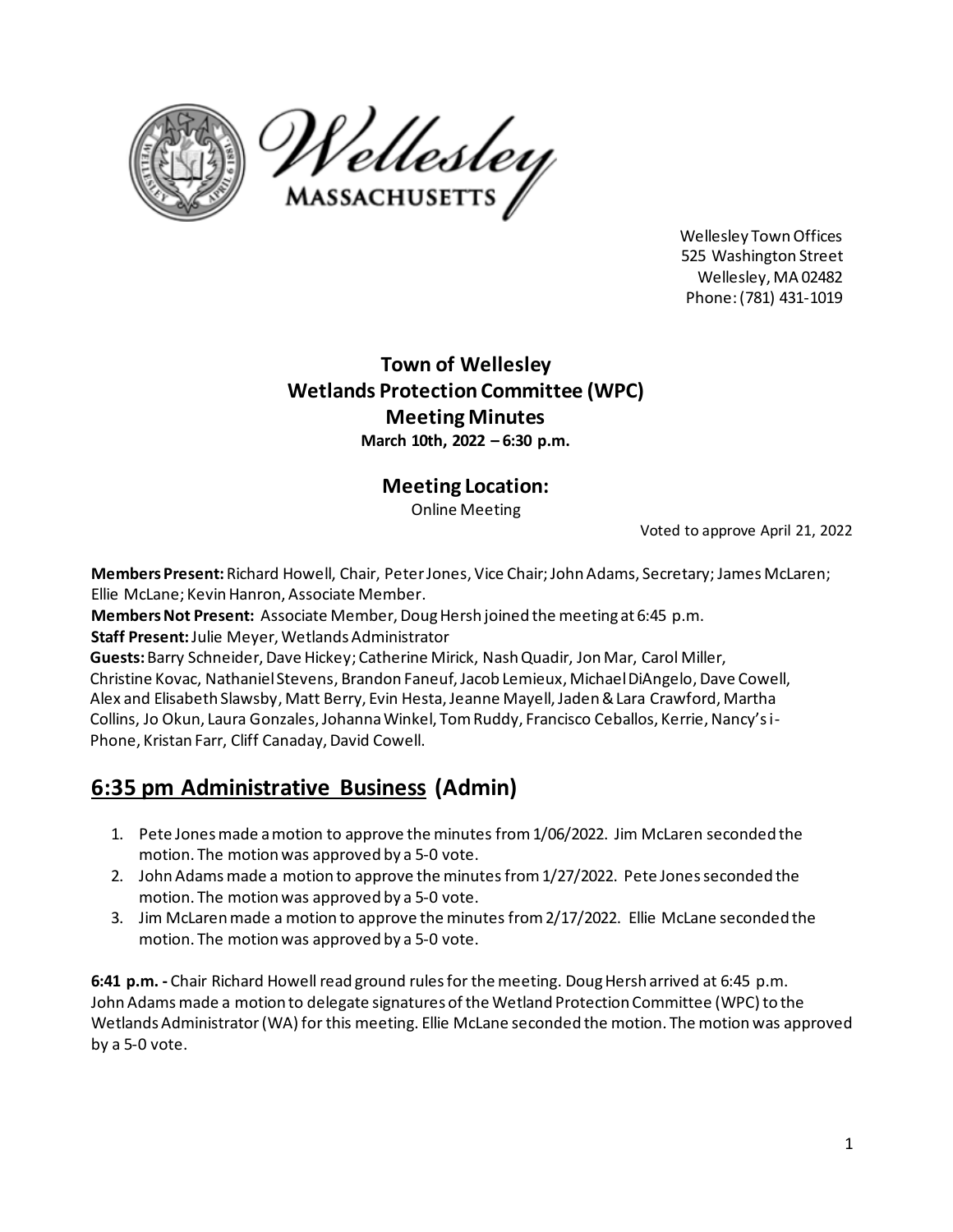## **6:53 pm Public Meeting Open (Chair)**

## **Active Matters (Admin)**

1. **81 Croton St** – Owner Barry Schneider was present.

Chair Richard Howell updated the Wetlands Protection Commission on Town Counsel's opinion on how to interpret the bylaw related to fine issuance; that each tree cut may count as an individual violation, and that fines may be assessed at \$300 per violation. Vice Chair Pete Jones stated that an additional fine can be assessed for not filing an application. Associate member Kevin Hanron asked if the WPC is sure that the trees cut were on private land. Owner Barry Schneider stated that the building inspector walked the property boundary and confirmed they were his trees. Mr. Schneiderfurtherstated he was misinformed by police and building inspector as neither told him he needs to get permission from the Wetlands Protection Committee to cut trees. Mr. Schneider also stated that he disagreed with the Administrator's assessment of how many trees were cut and thinksthe total was 10 to 12 trees. The Wetlands Administrator asked permission for the consultant to confirm the quantity of treesto which the owner agreed. Pete Jones asked for a deadline for the habitat restoration. Richard Howell recalled the timeline established in the Enforcement Order. John Adams made a motion that the WPC is agreed on a method to assess fines to be based on quantity of tree removal plus an additional violation for non-filing, which totals \$7,200. Ellie McLane seconded the motion. The motion was approved by a 5-0 vote. Mr. Schneider asked if he could remove the stumps, to which the WPC stated to wait until the assessment is complete and the WPC permits it.

- **2. 9 Pierce Rd** Wetlands Administrator Julie Meyer stated that the owner Dean Behrend said he was getting a wetland delineation and that trees were cut in the buffer zone and that he will write up a letter to the WPC about the site conditions. The Wetlands Administrator stated she will inspect the site and is working to schedule a visit with the owner.
- **3. 1 Sunnyside Av** prior owner Nash Quadir was present. The Wetlands Administrator inspected the site conditions in the presence of the new owners. A letter was received from both past and current owners asking for a release from the enforcement order. Ms. Meyer said all conditions were met except for stabilizing the site with a native seed mix. Mr. Quadir asked if they could have until June or July to perform the work. Ms. Meyer said once the soil is stable the new owners will be released from the enforcement order and they can file a new NOI.
- **4. 106 Central St (Wellesley College)** Engineer Matt Barry representing Wellesley College was present. The College requested an Emergency Certification to install a temporary PFAS removal treatment tank within the 25-foot No-Disturbance Zone under existing porous pavement and protected with a FilterMitt erosion control sock. Ms. Meyer stated that she askedDPW Water and Sewer Division supervisor Bill Shaughnessy for a letter confirming the work is for campus health and safety. Matt Barry explained the removal system is needed as both wells used by the College are testing at over the state limit of PFAS at 20 and 22.1 parts per trillion. The college will install a self-contained 7' x 7' unit outside the current treatment building. Peter Jones made a motion to approve the emergency certification. Ellie McLane seconded the motion. The motion to ratify the emergency certification was approved 4-0. Ms. Meyer will issue an Emergency Certification. The College will provide a NOI for work on Paramecium Pond that usesthe wells and Town water.

# **7:26 pm ‐ Official Start Public Meeting Open (Chair)**

**7:26 p.m. -** Chair Richard Howell read ground rules for this portion of the meeting.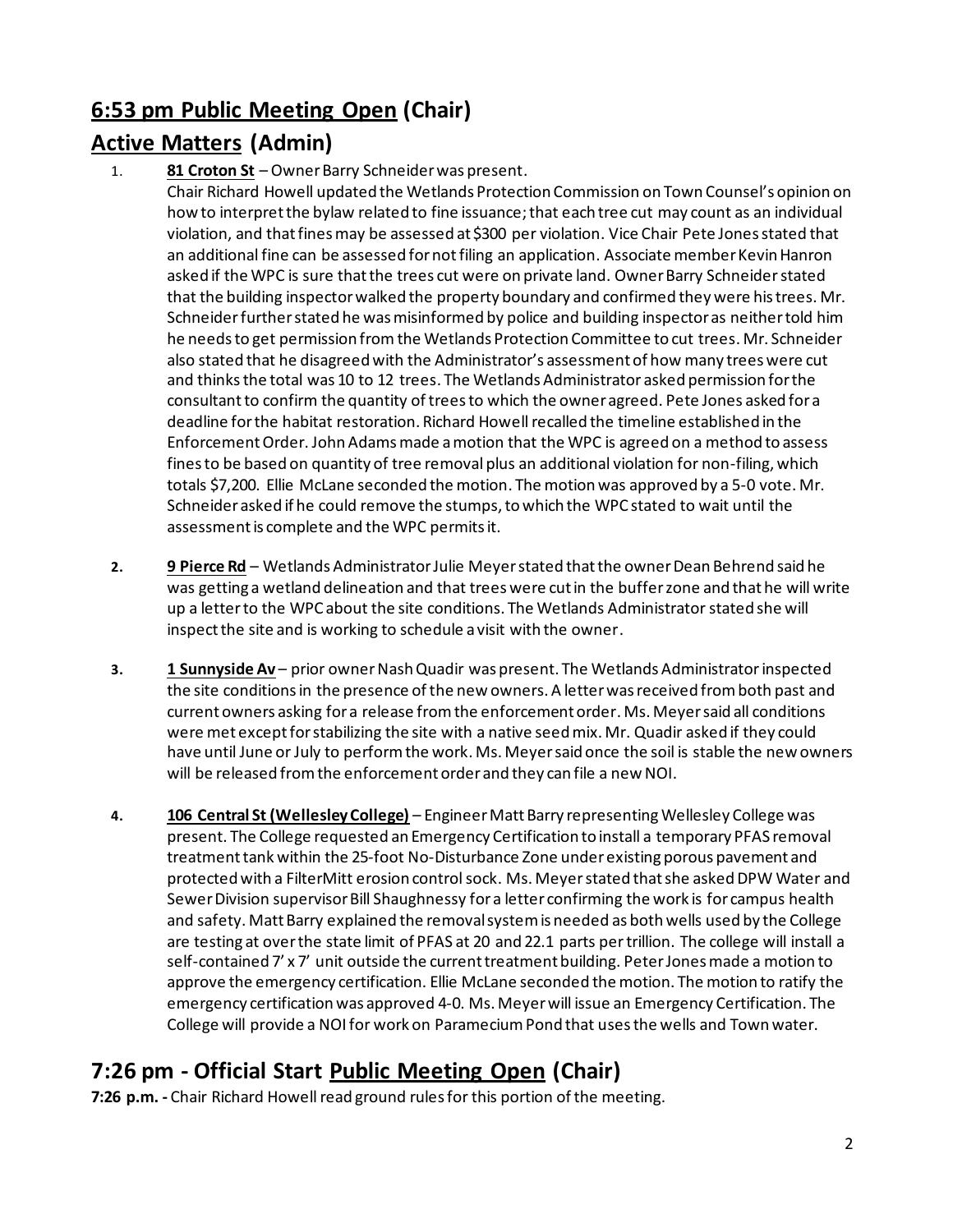### **7:30 Public Voice** (Chair)

**Carol Miller** of 10 Glen Cross Road called in with a concern about tree cutting on 81 Croton Street abutting her property.

#### **7:34 pm Public Hearings and Meetings (Committee)**

**1. 50 Rice St** (**new NOI**) – No MA-DEP # issued. Applicant: Town of Wellesley - Add two buildings within Riverfront Area, Bordering Land Subject to Flooding and Buffer Zone to Fuller Brook **People Present:** Engineer Dave Hickey, Department of Public Works; Catherine Mirick, School Committee

**New Information**: A new Notice of Intent was filed to construct the next phase of the High School Track and Field. The work consists of the addition of two precast buildings for concession and rest rooms to replace the old concession building and existing temporary bathrooms. The construction will raise the grade within Bordering Land Subject to Flooding. The DPW Engineer showed the project plans approved from the 2015 NOI planned for a 30' x 55' building at the same location at elevation 131.4. This construction was not realized under the old OOC. However, drainage needs and compensatory storage were installed in anticipation of the work. The new NOI proposes work at the same location with 200 sf less impervious area than the previous plan. The DPW Engineer stated that since the previous NOI, Wellesley's Wetland bylaw regulations now require stormwater to be analyzed with more conservative rainfall data. Rainfall data ¼ acre rates don't change much (slight decrease) but flood stages are affected at the 2-year (under 2") and at the 100-year storm (around 5"). D. Hickey stated the swale still manages these events using the updated calculations. In addition, in the previous Gale analysis ignored exfiltration as did this updated one, to be conservative. 2,800-cf will be filled within the FEMA floodplain (Bordering Land Subject to Flooding). The original plans anticipating that the fill would come forward for the concession and bathrooms plus the team rooms to the south provided compensatory storage for 20,000-cf. Fuller Brook has a man-constructed rock bank. The bioswale meets the state stormwater requirements.

**Discussion:**Chair Richard Howell stated that he was on the WPC during the original review for the work and concurred that the infiltration proposed was vastly larger than required. Vice Chair Pete Jones said that the project was working well. Ellie McLane asked about whether there was a plan to revegetate the area around the new snack bar; to which D. Hickey answered will be grass. Wetlands Administrator asked for clarification related to the BVW boundary line and stated that she observed no BVW and assumed the buffer zone was just to Bank. D. Hickey stated that there was a thin fringe of BVWflagged at the bottom of the bank in the 2015 NOI. Ellie McLane stated that the bank is hardened below the service road and that no BVW can move. J. Meyer reminded the WPC that no DEP number has yet been issued. In addition, she stated an abutter had contacted the NRC office concerned that abutters for 50 Rice Street were not notified. She noted that the work is taking place at 55 Rice Street and that abutters for 55 Rice Street were notified.J. Meyer discussed this with NRC Director and Town Counsel advised there are no procedural concerns.J. Meyer advised the applicants to go back to eDEP to correct the address so that when the applicant comes for a COC or if anyone is reading the history of the approval in the future there is no confusion about where the work was approved. D. Hickey stated that Gale wanted the application to have a physical building associated with the address. The abutter notice states that the location is the high school track and field. Pete Jones said he thought the project has no issues with the BVW. Ellie McLane requested a native seed mix for the snack bar area. John Adams stated that with redevelopment, the work is improving existing conditions (as compared with the previously approved plans presumably). Ellie stated that the work is moving farther from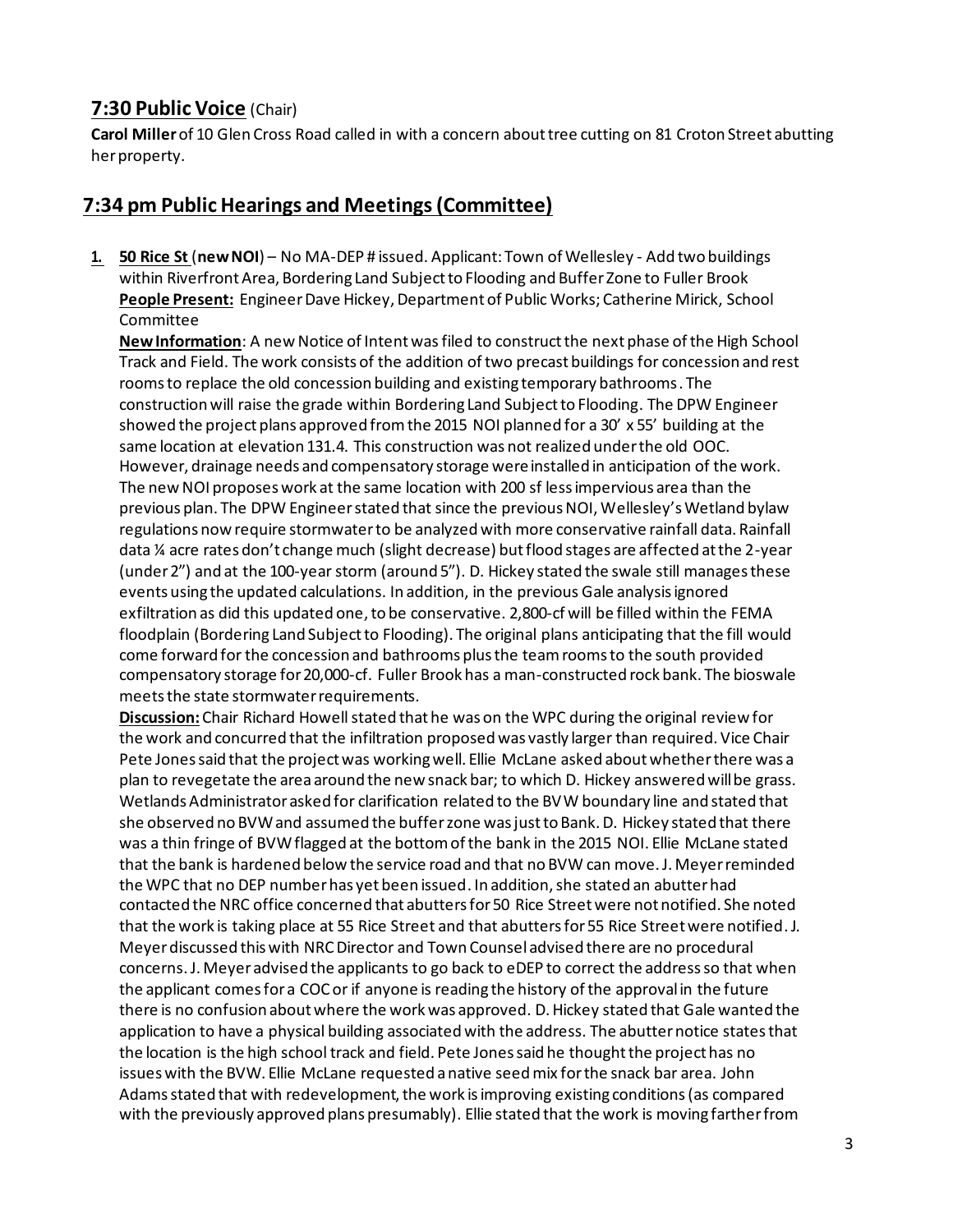the resource areas.

**PublicVoice**: The following individuals were provided the Zoom link by request: Christine Kovacs; Nathaniel Stevens, Attorney representing the Friends of Hunnewell Field; Brandon Faneuf, Ecosystem Solutions, Inc., representing the Friends of Hunnewell Field. The speakers raised the following issues and concerns:

- a) Beavers, skunks, mink, heron, fireflies, bumblebees, monarch observed in the project area.
- b) Whether 50 Rice Street is the correct address, as the parcel where work is proposed to occur is 55 Rice Street, and as a result, whether the accurate abutters were notified (north and northeast and northwest side of Hunnewell Field residents should have been notified and given the importance of the project the applicants should notify more people).
- c) Whether there is a MA-DEP Wetland Restriction associated with this parcel.
- d) ORAD has expired several years ago.
- e) The BVW data sheets should have been submitted and the BVW should be investigated.
- f) The wetlands should only be delineated or checked between April and December only and therefore the WPC should check the delineation in April.
- g) Riverfront Area was not mentioned in the presentation. The applicant should be demonstrate no practicable and substantially equivalent economic alternative. The applicant should also demonstrate no adverse impact. The applicant has thus not met the burden. The applicant must provide a 100-foot wide area of undisturbed vegetation and there was no proposed vegetation planting plan; grass is insufficient. Finally, the work must not impair the capacity of the RFA to provide important wildlife habitat functions.
- h) Cumulative impacts must be considered; this area has had five and a half million dollars to improve the skating pond and Caroline Brook and Fuller Brook Park in the form of drainage improvements, including bioretention areas, bank stabilization, invasive species eradication and native plantings. The improvement of the riparian corridor increase the residents' quality of life.
- i) As the phase 1 work lowered the field by 2.5 inches providing an additional 64,000 cf of storage area, the WPC should verify via a COC that the claimed storage area was in fact provided.
- j) Under 10.58(4) the entire riverfront area is significant to wildlife habitat. An Appendix A wildlife habitat evaluation should be provided as disturbance exceeds 5,000-sf, as does a survey of significant habitat features and inquiry as to whether work will affect sole habitat.
- k) Assure the natural corridor is maintained and that is no further degradation to wildlife habitat and wish to ensure that the gains made were not in vain.

The Chair requests that any further comments be provided to the Wetlands Administrator to be forwarded to the WPC for their review.

**Decision/Action Steps:** The Wetlands Administrator to follow up with the applicant to correct the address and research the Wetland Restriction question and continue the hearing on March 31.

**2. 20 Tappan Rd** (*cont*NOI) DEP # 324-0996 – Applicants: Alex and Elisabeth Slawsby – Project to demolish and reconstruct a single-family home within Riverfront Area and Buffer Zone. **People Present**: Jacob Lemieux, Michael DiAngelo, and Dave Cowell of Hancock Associates; Owners Alex and Elisabeth Slawsby.

**New Information:** Updated plans and summary tables were provided by email to the Wetlands Administrator after the deadline to be forwarded to the WPC. These plans were presented to the WPC by Jacob Lemieux. The Wetlands Administrator reminded the parties that the WPC is under no obligation to act on this information and that the WPC will receive these updates for the 3/31 hearing.

**Discussion:** The plans now show lawn areas as removed from calculations of degraded area.